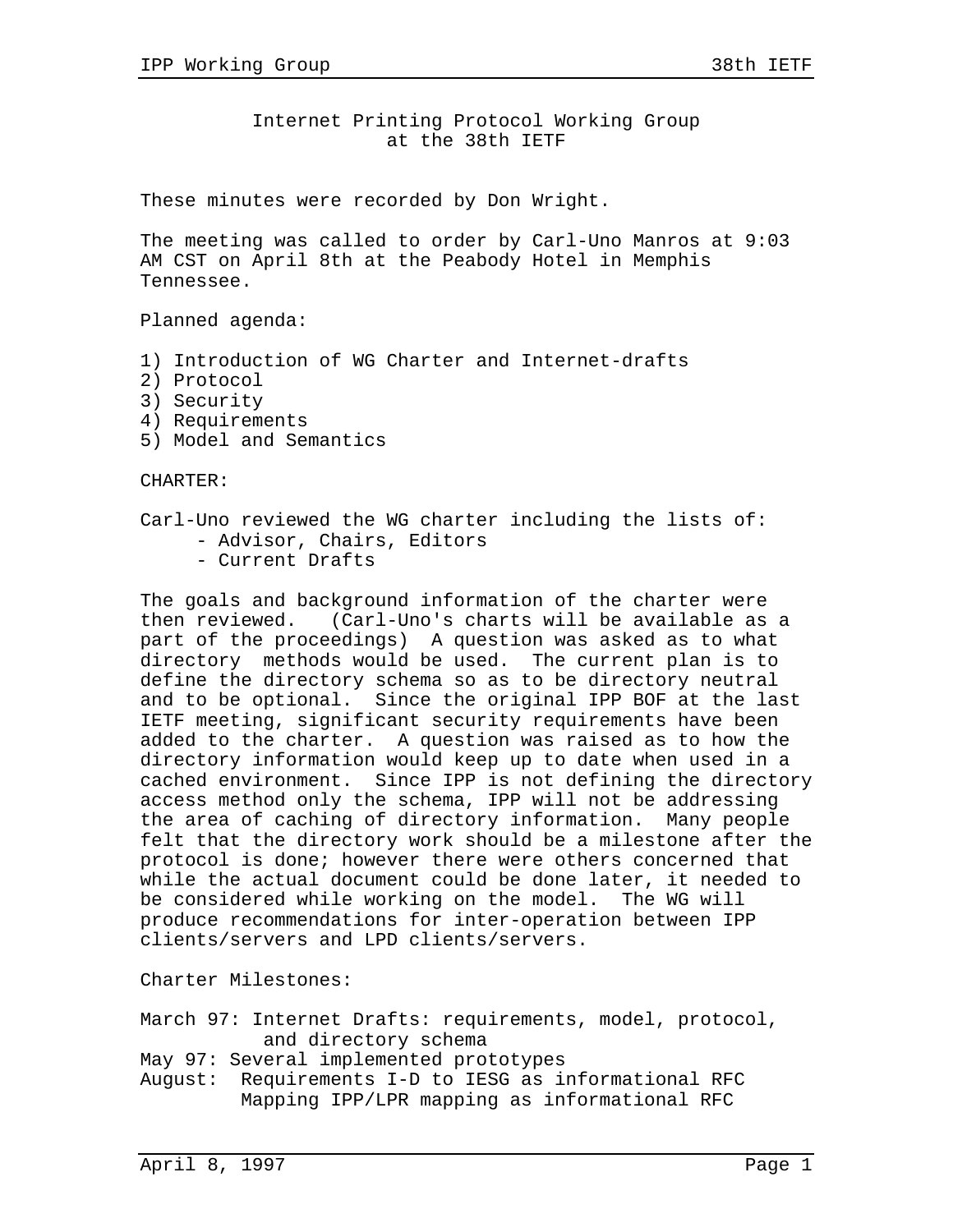Other documents submitted as RFCs

Contact Information:

Discussion list is ipp@pwg.org. To subscribe: ipp-request@pwg.org Archive is ftp://ftp.pwg.org/pub/pwg/ipp Web Server is http://www.pwg.org/ipp/

A long discussion on what should be covered within the directory schema. One of the major potential problems identified was how to include access control as a part of the information available through the directory. The scope of IPP at this time does not cover administrative functions like job accounting.

PROTOCOL:

Steve Zilles presented an outline of the general direction the group is going in the area of "protocol." (Steve's charts will be a part of the proceedings.) A concern was raised that if multiple, alternative ways are defined to do something, we will fail. This comment was directed at the current direction to perhaps support Application/IPP and Multipart/FormData as well as support both HTPP/1.1 and some new IPP TBD. The current protocol issues Steve identified are:

1) Status inquiries during data transmission

- posting all the data at once
- --- versus---
- create job, send data

2) What must the server implement?

- full HTTP/1.1
- IPP subset of HTTP/1.1 (non-caching, origin server)
- TBD protocol

Questions:

- Can we really subset HTTP/1.1?
- Work level difference between creating a new protocol versus subsetting?
- Harald Alvestrand. presented a concept of layering and a HTTP/HTML presentation of data to be send via or received from an IPP protocol.

Interoperability issues with potentially two protocols and syntaxes are:

1) One protocol, two syntaxes - server must implement both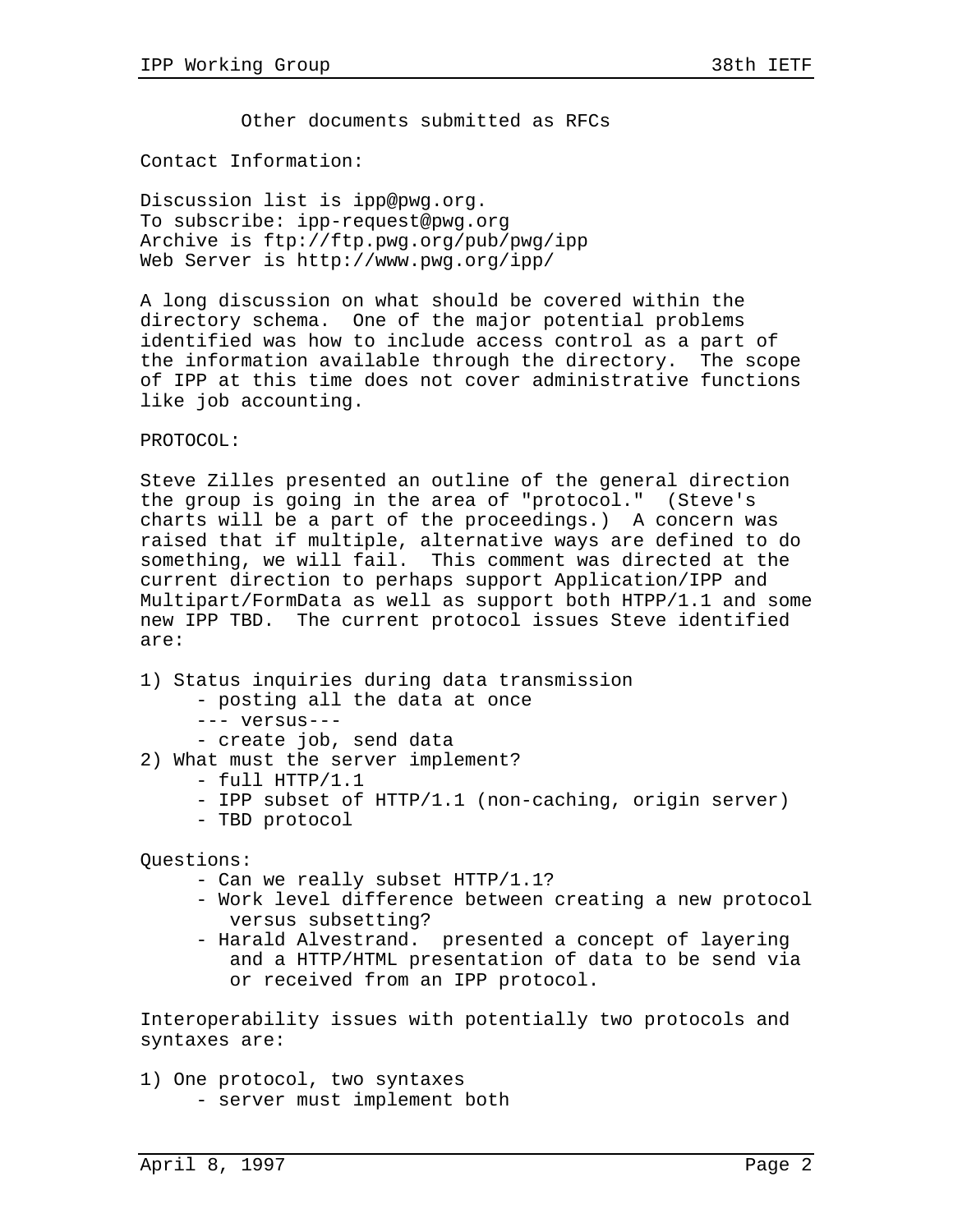- 2) Two separate protocol
	- formdata over HTTP
	- application/ipp over tbd
	- server may implement either
- 3) Does the request format determine the response format?
- 4) How are the operations coded?
	- in the formatted data
	- in the protocol header
	- in the URL that is the target.

## SECURITY:

Carl-Uno presented the work being done on security for IPP. (These charts will be available in the proceedings.) The type of attacks that could be deployed against IPP were described including masquerading, eavesdropping, tampering, replaying, denial of service, document malicious content code (embedded programs in the print job), liability and provability of service. All these were mapped against security services like client authentication, server authentication, data confidentiality, data integrity, nonrepudiation and timestamping/nonces. There were some areas of the chart that need to be updated with additional "yes"es. "Signing" was identified as something that has been very useful as a combination of authentication and integrity.

The group has looked at a number of security services being investigated including HTTP/1.1 (Digest Authentication -- RFC 2069), SSL(V2), SSL(V3) and LDAP. Additional security service suggested to be examined include sHTTP, SMIME and PGP.

Simple security service (like LPD user name) would probably not be appropriate for a standards track document (Keith Moore.) Adequate security must be defined but the security level may be negotiated between the client and the server.

Harald A: Decisions on security should be made by the working group not by the Area Directors but having no security will probably be a problem.

MODEL DOCUMENT:

Harald A. expressed his opinion that while the model document is very large, it seems incomplete. He had a several comments and will document them in detail to the distribution list.